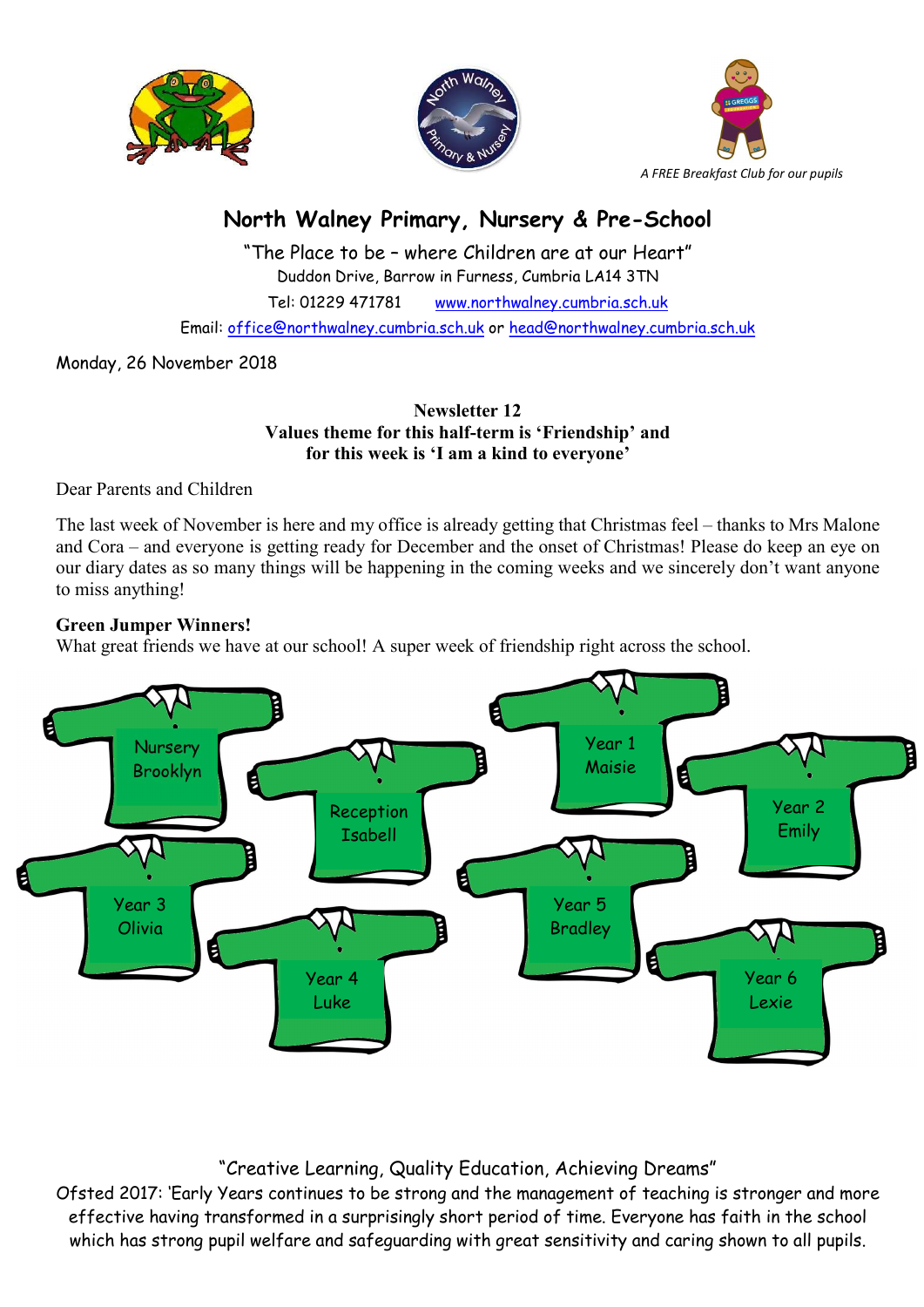

# School Christmas Performance!

Our Christmas Performance involving the children is going to be held at St Mary's Church on Thursday 20th December between 1:30pm and 3:00pm. Please do come along and support your child and why not bring family and friends to come and watch too? Last year's performance brought a tear to my eye and I am sure this year's is going to be simply fabulous too!

## Used stamps for charity

Mrs Malone is still collecting used stamps so please don't throw them away as you start receiving Christmas Cards! Simply cut them off the envelope and then bring them in to the collection envelope in the school foyer. The more we can collect the better – thank you!

Letters have gone out for our Year 5s to take part in this programme but we must have the consent forms back in order for them to take part. Forms must be back in school by Thursday 29<sup>th</sup> November please. Also, if you want to purchase a cycle helmet through school you can do so by sending in £7.90 in a

## And this week's winner is….

This week's winning number is 10 and the winner is our very own Jean. Congratulations!

### Who wants a Flumpet snowman?

It is a really sad tale to tell you that we have Snowmen with Snowhome to go to! Please, please could you help us out by providing a home for our last few Flumpet Snowmen. All monies raised in aid of St Mary's Hospice. These can be bought from the school office for the princely sum of £1.50. Many thanks to those who had already spotted them and bought them. Make a snowman happy…

#### Waterpark residential for Years 4 and 5

Please can you make sure we have your consent forms for your child to go, or can you let the office know if your child is definitely not going so that we can offer up any spare places to our Year 6 children. I would hate to have any empty places left over! Thank you!

#### Video Games Club – not on this week

Don't forget that the club is not on this week and should be restarting again next week!

#### PTA Christmas Fair – raffle prizes needed

If anyone can send in a good raffle prize for this year's fair we would be extremely grateful – especially if you know of or work from a business that could offer something for us to raffle. If anyone hasn't got in touch but can help out in any way, please, please email the PTA on pta@northwalney.cumbria.sch.uk or speak to Mrs Malone in the office.









# **Bikeability**







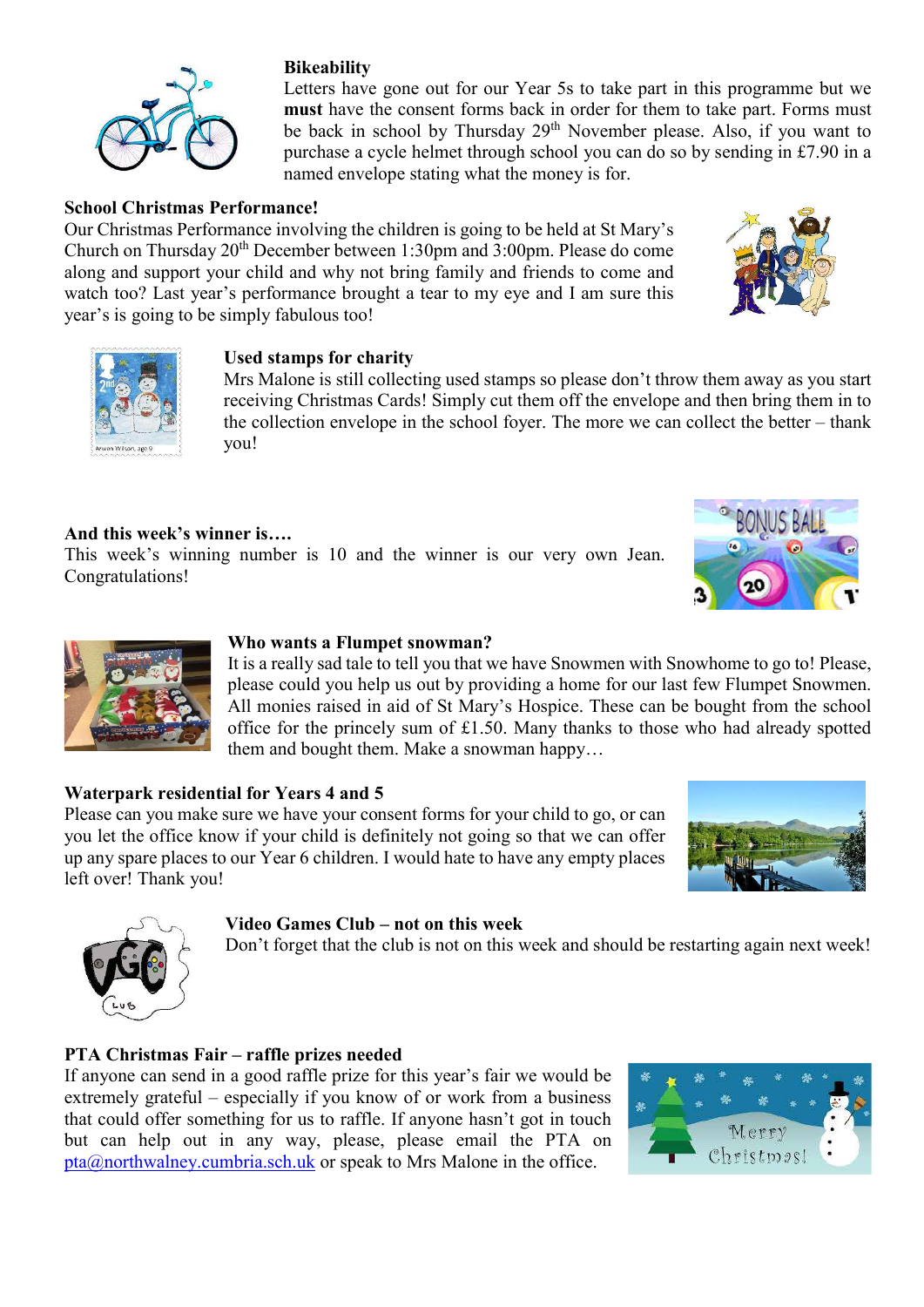

#### Santa's Grotto tickets

If you are after a Grotto ticket for the Christmas Fair, then you will be able to start buying them from after school tomorrow.Time slots will be available to book between 3:50pm and the end of the fair. It will cost £3 to book your slot and if you cannot make it into school, then by all means please send a named envelope with the correct money in and labelled "Santa's Grotto" to the school office. Don't forget to also write on what time you would prefer and we will check if its still available.

#### More Christmas Fair News!

On Friday  $7<sup>th</sup>$  December we will be having a messy hair/non-uniform day for anyone who can bring a donation of chocolate/sweets or bottles in please. We are also looking for the following donations per class if at all possible:

Pre-school, Nursery and Reception—Girls Hamper; bobbles, bubble bath, books

Year 1 & 2—Boys Hamper; cars, bubble bath, colouring books, footballs, books etc

Year 3 & 4—Pamper Hamper; chocolates, bubbles, toiletries, face masks etc

Year 5 & 6—Xmas Eve Hamper; Xmas book, Xmas socks etc Any donations for the bottle stall and tombola will also be gratefully received!





#### Please help us out!

We have been alerted that people are queuing in their cars to get into school before 3pm and causing a problem on Duddon Drive. We don't open the gates until 3pm to ensure the safety of the children in school so please could I ask you not to turn up until at least 3pm and then you have time to park and get where you need to be for your child without causing a traffic queue. Thank you.

#### Memory Baubles

Mrs Bland has had a fabulous idea to work with any children who have suffered a loss or bereavement who would like to create their own memory bauble. The plan would be for them to chat with Mrs Bland about it whilst creating their memory bauble and then they would be able to take their bauble home to share with the family. If you feel your child would benefit from being part of this then please could you let the classteacher know and then Mrs Bland will know how many she will be making. Thank you.



And finally…

We have already been contacted by a few parents about joining us in next year's Coniston to Barrow walk! Absolutely fabulous, and if you think you would like to join us then please do let us know so that we can register the whole team together! Exciting!

Yours sincerely,

Paul Slater Headteacher